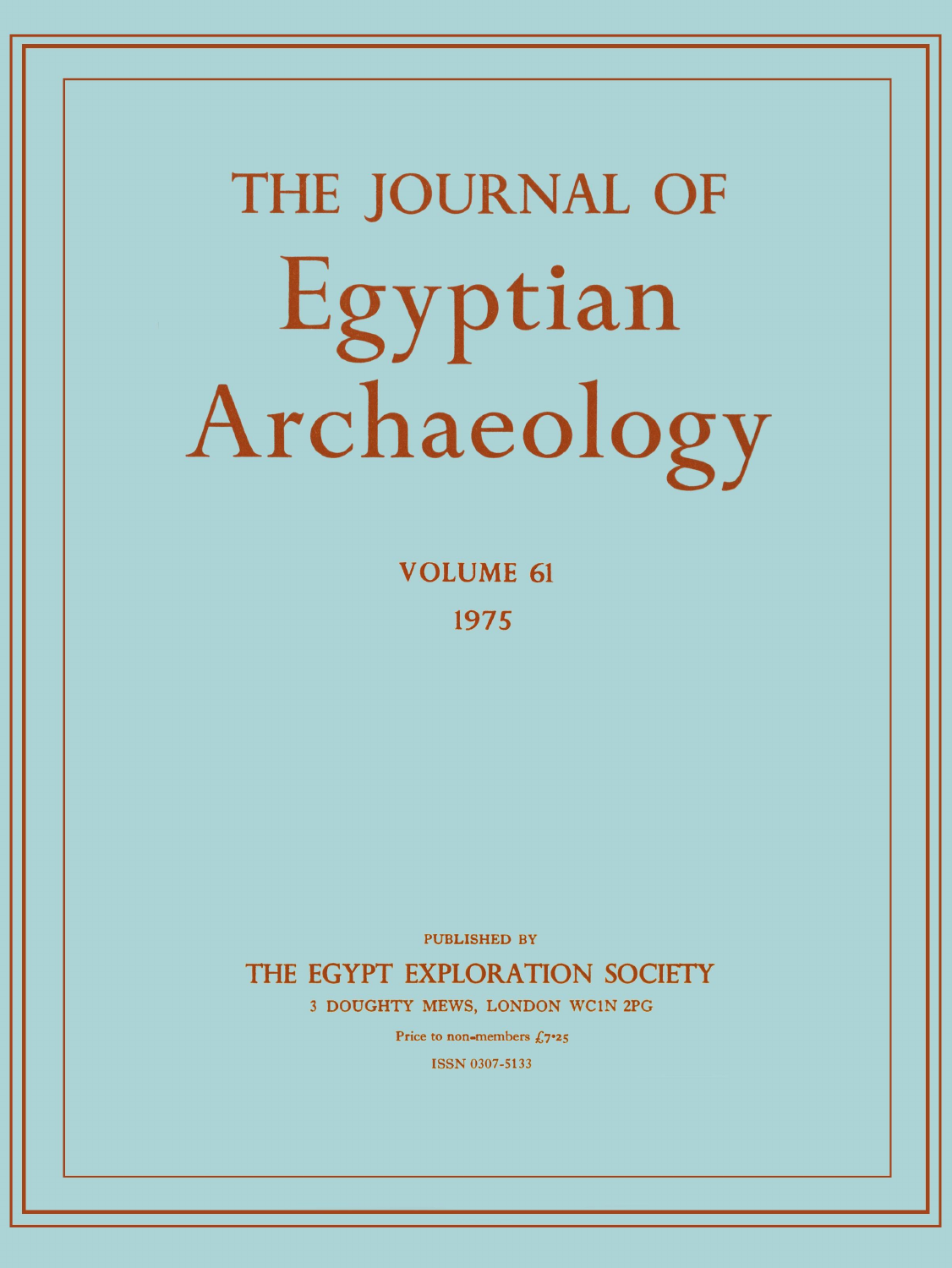# THE JOURNAL OF Egyptian Archaeology

VOLUME 61

 $\mathcal{L}^{\text{max}}_{\text{max}}$  ,  $\mathcal{L}^{\text{max}}_{\text{max}}$ 

 $\mathcal{L}^{\text{max}}_{\text{max}}$ 

PUBLISHED BY THE EGYPT EXPLORATION SOCIETY 3 DOUGHTY MEWS, LONDON, WC1N 2PG

1975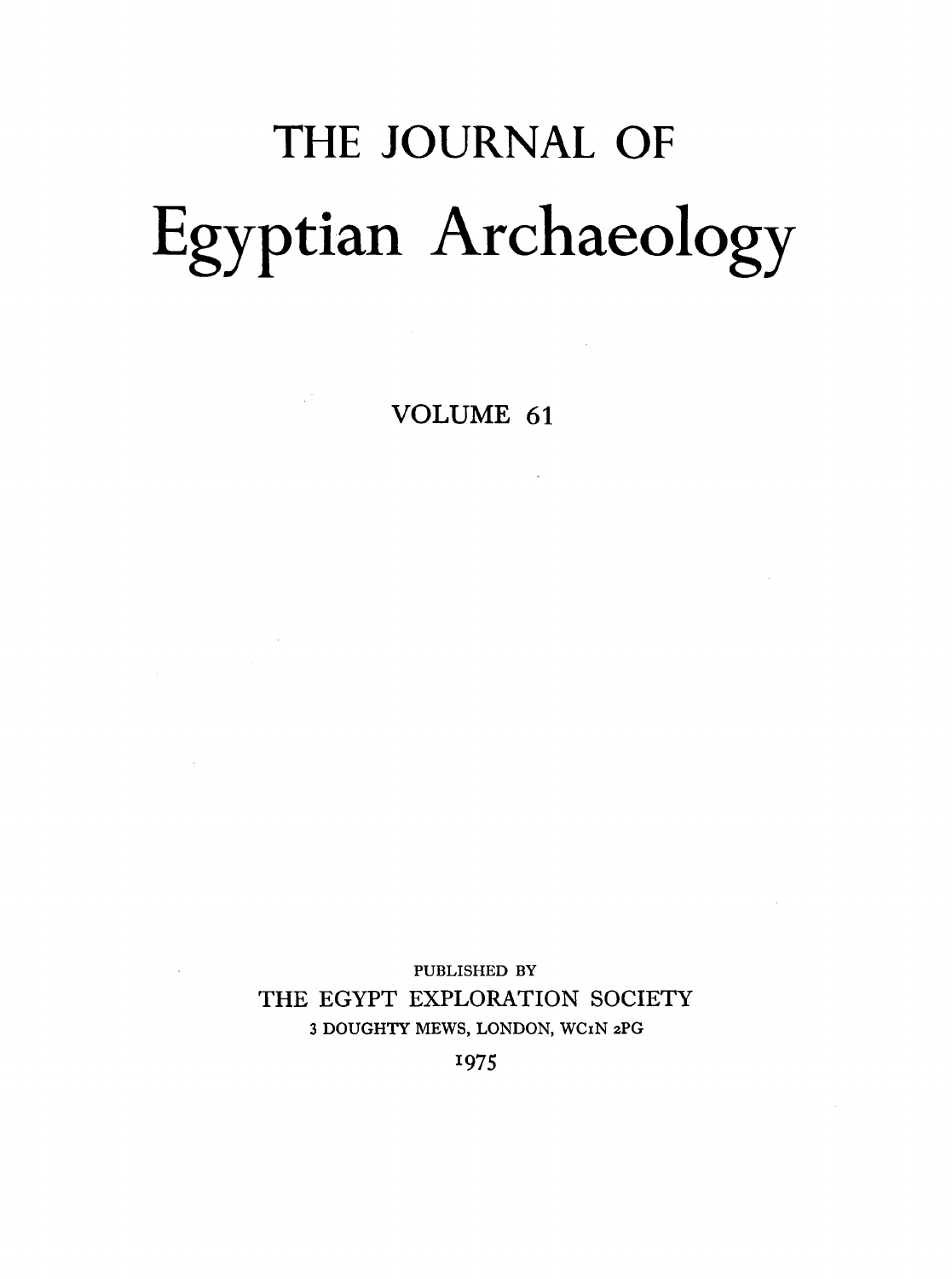## **CONTENTS**

|                                                                                                                                                                                                                                                                                                                                                                                                                                                                                                                      |                                                  |                                  |                      |                      | <b>PAGE</b>  |
|----------------------------------------------------------------------------------------------------------------------------------------------------------------------------------------------------------------------------------------------------------------------------------------------------------------------------------------------------------------------------------------------------------------------------------------------------------------------------------------------------------------------|--------------------------------------------------|----------------------------------|----------------------|----------------------|--------------|
| EDITORIAL FOREWORD                                                                                                                                                                                                                                                                                                                                                                                                                                                                                                   |                                                  |                                  |                      |                      | $\mathbf{I}$ |
| QASR IBRÎM, 1974<br>$\mathcal{L}(\mathbf{X})$ . The contribution of the contribution of the contribution of the contribution of the contribution of the contribution of the contribution of the contribution of the contribution of the contribution of the<br>$\ddot{\phantom{0}}$                                                                                                                                                                                                                                  | J. Martin Plumley.                               |                                  | $\ddot{\phantom{a}}$ |                      | 5            |
| SOME REMARKS ON THE ORIGINS OF THE TITLES OF THE                                                                                                                                                                                                                                                                                                                                                                                                                                                                     |                                                  |                                  |                      |                      |              |
| ARCHAIC EGYPTIAN KINGS                                                                                                                                                                                                                                                                                                                                                                                                                                                                                               | Elise J. Baumgartel                              |                                  |                      |                      | 28           |
| TWO TANTALIZING BIOGRAPHICAL FRAGMENTS OF HIS-                                                                                                                                                                                                                                                                                                                                                                                                                                                                       |                                                  |                                  |                      |                      |              |
| TORICAL INTEREST                                                                                                                                                                                                                                                                                                                                                                                                                                                                                                     | Henry G. Fischer                                 |                                  |                      |                      | 33           |
| EGYPTIAN ANCHORS.<br>$\mathcal{L}(\mathcal{A})$ . The contribution of the contribution of $\mathcal{A}$<br>$\ddot{\phantom{0}}$                                                                                                                                                                                                                                                                                                                                                                                      | Alessandra Nibbi                                 | $\mathbf{L}^{\text{max}}$        | $\ddot{\phantom{a}}$ |                      | 38           |
| SEMNA SOUTH: THE SOUTHERN FORTRESS<br>$\Delta \sim 10$                                                                                                                                                                                                                                                                                                                                                                                                                                                               | Louis V. Žabkar                                  | $\mathbf{z} = \mathbf{z}$        | $\ddot{\phantom{0}}$ | $\ddot{\phantom{a}}$ | 42           |
| READINGS IN THE STORY OF SINUHE AND OTHER EGYPTIAN                                                                                                                                                                                                                                                                                                                                                                                                                                                                   |                                                  |                                  |                      |                      |              |
| TEXTS                                                                                                                                                                                                                                                                                                                                                                                                                                                                                                                | W. V. Davies                                     |                                  |                      |                      | 45           |
| ONCE MORE HAMMAMAT INSCRIPTION 191                                                                                                                                                                                                                                                                                                                                                                                                                                                                                   | Alan B. Lloyd                                    |                                  | $\ddot{\phantom{a}}$ | $\ddot{\phantom{a}}$ | 54           |
| SEAL IMPRESSIONS FROM KAHÛN TOWN AND URONARTI                                                                                                                                                                                                                                                                                                                                                                                                                                                                        |                                                  |                                  |                      |                      |              |
| <b>FORT</b><br>$\mathcal{L}^{\mathcal{A}}$ . The contribution of the contribution of the contribution of the contribution of the contribution of the contribution of the contribution of the contribution of the contribution of the contribution of the                                                                                                                                                                                                                                                             | Olga Tufnell.                                    |                                  | $\ddot{\phantom{0}}$ |                      | 67           |
| PETRIE'S MANUSCRIPT NOTES ON THE KOPTOS FOUNDATION                                                                                                                                                                                                                                                                                                                                                                                                                                                                   |                                                  |                                  |                      |                      |              |
| DEPOSITS OF TUTHMOSIS III                                                                                                                                                                                                                                                                                                                                                                                                                                                                                            | Barbara Adams                                    |                                  |                      |                      | 102          |
| THE USE OF DISC-BEADS IN EGYPTIAN BEAD-COMPOSI-                                                                                                                                                                                                                                                                                                                                                                                                                                                                      |                                                  |                                  |                      |                      |              |
| TIONS                                                                                                                                                                                                                                                                                                                                                                                                                                                                                                                | Kate Bosse-Griffiths                             |                                  |                      |                      | II4          |
| THE DEDICATORY AND BUILDING TEXTS OF RAMESSES II IN                                                                                                                                                                                                                                                                                                                                                                                                                                                                  |                                                  |                                  |                      |                      |              |
| LUXOR TEMPLE<br>$\mathcal{L}^{\mathcal{A}}(\mathcal{A})$ . The contribution of the contribution of the contribution of $\mathcal{A}$                                                                                                                                                                                                                                                                                                                                                                                 | Mahmud Abd El-Razik                              |                                  |                      |                      | 125          |
| $\mathbf{r} = \mathbf{r} \cdot \mathbf{r}$ , and the set of the set of the set of the set of the set of the set of the set of the set of the set of the set of the set of the set of the set of the set of the set of the set of the set of the<br>Two Wooden Uræi<br>$\ddot{\phantom{0}}$                                                                                                                                                                                                                           | Ebba Kerrn Lillesø                               |                                  |                      |                      | 137          |
| PAPYRUS MOSCOW 127 (TRANSLATION AND NOTES).<br>$\sim$                                                                                                                                                                                                                                                                                                                                                                                                                                                                |                                                  |                                  | $\ddot{\phantom{a}}$ |                      | 147          |
| ZUR FRAGE DER VERGÖTTLICHUNG DES VEZIRS (PA-)RA-                                                                                                                                                                                                                                                                                                                                                                                                                                                                     |                                                  |                                  |                      |                      |              |
|                                                                                                                                                                                                                                                                                                                                                                                                                                                                                                                      | Hartwig Altenmüller                              |                                  | $\ddot{\phantom{a}}$ |                      | 154          |
| HOTEP<br>PREDICATIVE ADJECTIVAL SENTENCES<br>$\ddot{\phantom{a}}$                                                                                                                                                                                                                                                                                                                                                                                                                                                    | A. M. Bakir                                      |                                  | $\mathbf{r}$         |                      | 161          |
| Two Serapeum Stelae (Called and Called and Called and Called and Called and Called and Called and Called and C<br>$\ddot{\phantom{a}}$                                                                                                                                                                                                                                                                                                                                                                               | Sami Farag                                       |                                  | $\ddot{\phantom{a}}$ | $\mathbf{r}$         | 165          |
| PTOLEMAIC FOREIGN CORRESPONDENCE IN P. TEBT. 8<br>$\ddot{\phantom{a}}$                                                                                                                                                                                                                                                                                                                                                                                                                                               | Roger S. Bagnall .                               |                                  | $\ddot{\phantom{0}}$ | $\ddot{\phantom{a}}$ | 168          |
| PAPYRUS CARLSBERG 67 B: A HEALING-PRAYER FROM THE                                                                                                                                                                                                                                                                                                                                                                                                                                                                    |                                                  |                                  |                      |                      |              |
| $\text{FAY^{\hat{U}M}}$                                                                                                                                                                                                                                                                                                                                                                                                                                                                                              | J. D. Ray $\cdot$ .                              |                                  |                      |                      | 181          |
| A MATHEMATICAL EXERCISE-P. DEM. HEIDELBERG 663.                                                                                                                                                                                                                                                                                                                                                                                                                                                                      | Richard A. Parker.                               |                                  | $\mathbf{A}$         | $\ddot{\phantom{0}}$ | 189          |
| SOME COPTIC ETYMOLOGIES                                                                                                                                                                                                                                                                                                                                                                                                                                                                                              | H. S. Smith<br><b>Contract Contract Contract</b> |                                  | $\ddot{\phantom{a}}$ |                      | 197          |
| A PETITION TO THE PREFECT OF EGYPT AND RELATED                                                                                                                                                                                                                                                                                                                                                                                                                                                                       |                                                  |                                  |                      |                      |              |
| IMPERIAL EDICTS.<br>$\mathbf{a}^{(1)}$ and $\mathbf{a}^{(2)}$ and $\mathbf{a}^{(3)}$ and $\mathbf{a}^{(4)}$ and $\mathbf{a}^{(5)}$                                                                                                                                                                                                                                                                                                                                                                                   | J. David Thomas                                  |                                  |                      |                      | 201          |
| ON SOME OCCURRENCES OF THE VERB 'TO SEAL' IN COPTIC                                                                                                                                                                                                                                                                                                                                                                                                                                                                  |                                                  |                                  |                      |                      |              |
| AND EGYPTIAN TEXTS<br>$\mathcal{L}^{\text{max}}(\mathcal{L}^{\text{max}}(\mathcal{L}^{\text{max}}(\mathcal{L}^{\text{max}}(\mathcal{L}^{\text{max}}(\mathcal{L}^{\text{max}}(\mathcal{L}^{\text{max}}(\mathcal{L}^{\text{max}}(\mathcal{L}^{\text{max}}(\mathcal{L}^{\text{max}}(\mathcal{L}^{\text{max}}(\mathcal{L}^{\text{max}}(\mathcal{L}^{\text{max}}(\mathcal{L}^{\text{max}}(\mathcal{L}^{\text{max}}(\mathcal{L}^{\text{max}}(\mathcal{L}^{\text{max}}(\mathcal{L}^{\text{max}}(\mathcal{$<br>$\mathcal{L}$ | Dieter Mueller                                   |                                  |                      |                      | 222          |
| THE BIBLIOGRAPHY OF JOHN WINTOUR BALDWIN BARNS.                                                                                                                                                                                                                                                                                                                                                                                                                                                                      | S. W. Gruen                                      | $\bullet$ . The set of $\bullet$ | $\ddot{\phantom{a}}$ |                      |              |
| THE BIBLIOGRAPHY OF AYLWARD MANLEY BLACKMAN . E. P. Uphill .                                                                                                                                                                                                                                                                                                                                                                                                                                                         |                                                  | $\ddot{\phantom{a}}$             | $\ddot{\phantom{a}}$ | $\ddot{\phantom{0}}$ | 227          |
| THE ROLE OF FIR'AWN IN POPULAR ISLAM                                                                                                                                                                                                                                                                                                                                                                                                                                                                                 | A. Fodor .                                       |                                  |                      | $\bullet$ .          | 231          |
| AN EIGHTH-CENTURY ARABIC LETTER TO THE KING OF                                                                                                                                                                                                                                                                                                                                                                                                                                                                       |                                                  |                                  | $\ddot{\phantom{0}}$ |                      | 238          |
| NUBIA.<br>$\mathcal{L}^{\text{max}}$ and $\mathcal{L}^{\text{max}}$<br>$\ddot{\phantom{a}}$<br>$\mathbf{r} = \mathbf{r}$<br>$\mathbf{r}$                                                                                                                                                                                                                                                                                                                                                                             | J. Martin Plumley                                |                                  |                      |                      |              |
|                                                                                                                                                                                                                                                                                                                                                                                                                                                                                                                      |                                                  |                                  |                      |                      | 24I          |
| BRIEF COMMUNICATIONS: A feminine example of wd hm·k, 'thy majesty commands' in the Fourth                                                                                                                                                                                                                                                                                                                                                                                                                            |                                                  |                                  |                      |                      |              |
| Dynasty, by Henry G. Fischer, p. 246: A further occurrence of ideographic $\mathbb{R}$ in an Old-                                                                                                                                                                                                                                                                                                                                                                                                                    |                                                  |                                  |                      |                      |              |

**Dynasty,** by Henry G. Fischer, p. 246; A further occurrence of ideographic  $\mathbb{S}$  in an Old-**Kingdom name,** *by* **Henry G. Fischer, p.** 247**; Fractions in the Abu Sir Papyri,** *by* **David P. Silverman, p. 248;** The Office *sdivity bity, by* E. P. Uphill, p. 250; *Idn* = 'an ear', *by* Mordechai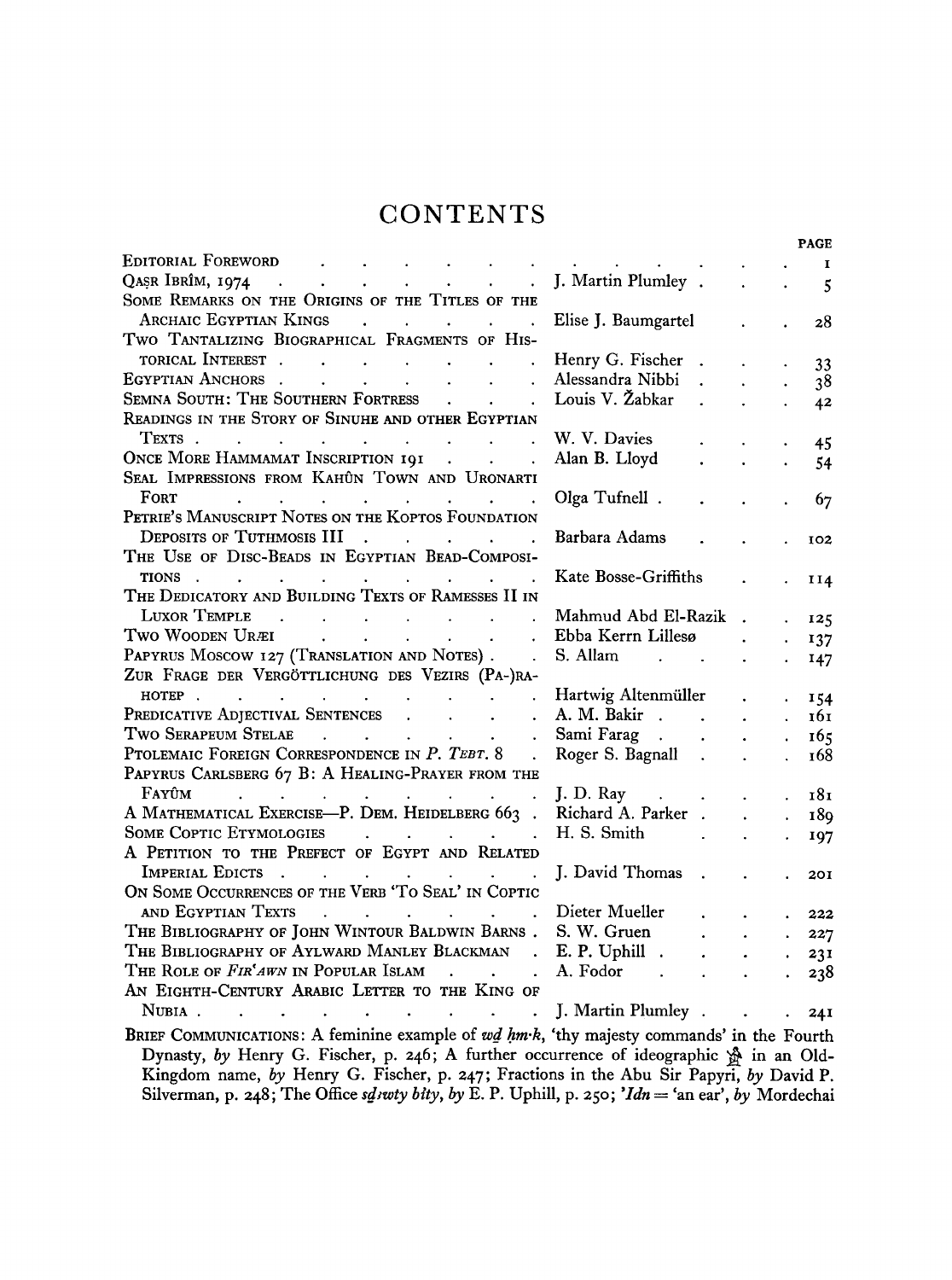#### iv CONTENTS

**Gilula, p. 251 ; The Length of the Reign of Ramesses X,** *by* **M. L. Bierbrier, p. 251 ; Another Dinner-Invitation from Oxyrhynchus (P. Lond. Inv. 3078) ,** *by* **T. C. Skeat, p. 25 1 ; A propos du mot copte 'Sphransh',** *by* **Enzo Lucchesi, p. 254 ; The Coptic Circumstantial Present with an Empty (Impersonal) Actor-Suffix and Adverbial Function,** *by* **Ariel Shisha-Halevy, p. 256 ;**  *Wn-k in* 'Where are you?' by R. O. Faulkner, p. 257; Two further decree-cases of  $\check{S}$ *ik*, by J. D. **Bourriau and J. D. Ray, p. 257 .** 

 $\ddot{\phantom{0}}$ 

| <b>KEVIEWS</b>                                                                                                                                                                                                                                              |                           |  | <b>PAGE</b> |
|-------------------------------------------------------------------------------------------------------------------------------------------------------------------------------------------------------------------------------------------------------------|---------------------------|--|-------------|
| B. ADAMS, Ancient Hierakonpolis and Ancient Hierakon-                                                                                                                                                                                                       |                           |  |             |
| polis Supplement                                                                                                                                                                                                                                            | Reviewed by Joan Crowfoot |  |             |
|                                                                                                                                                                                                                                                             | Payne                     |  | 259         |
| R. J. GILLINGS, Mathematics in the time of the                                                                                                                                                                                                              |                           |  |             |
| Pharaohs.                                                                                                                                                                                                                                                   | T. G. H. James            |  | 260         |
| J. VANDIER D'ABBADIE, Catalogue des objets de toilette                                                                                                                                                                                                      |                           |  |             |
| égyptiens au Musée du Louvre                                                                                                                                                                                                                                | Anne Millard              |  | 262         |
| C. ALDRED, Akhenaten and Nefertiti.                                                                                                                                                                                                                         | Julia Samson.             |  | 263         |
| I. E. S. EDWARDS, The Treasures of Tutankhamun                                                                                                                                                                                                              | Julia Samson.             |  | 265         |
| J. D. SCHMIDT, Ramesses II, A Chronological Structure                                                                                                                                                                                                       |                           |  |             |
| for his Reign                                                                                                                                                                                                                                               | K. A. Kitchen             |  | 265         |
| F. GOMAA, Chaemwese, Sohn Rameses' II. und Hoher-                                                                                                                                                                                                           |                           |  |             |
| priester von Memphis.<br>$\mathbf{u} = \mathbf{u} \times \mathbf{u}$ . The $\mathbf{u}$<br><b>Contract Contract</b>                                                                                                                                         | K. A. Kitchen             |  | 270         |
| F. GOMAA, Die libyschen Fürstentümer des Deltas                                                                                                                                                                                                             | K. A. Kitchen             |  | 272         |
| A. M. DONADONI ROVERI, I sarcofagi egizi dalle origini                                                                                                                                                                                                      |                           |  |             |
| alla fine dell' Antico Regno<br>$\mathcal{A}^{\mathcal{A}}$ , and $\mathcal{A}^{\mathcal{A}}$ , and $\mathcal{A}^{\mathcal{A}}$ , and $\mathcal{A}^{\mathcal{A}}$                                                                                           | E. P. Uphill              |  | 273         |
| W. A. WARD, Egypt and the East Mediterranean World                                                                                                                                                                                                          |                           |  |             |
| 2200-1900 B.C.<br>$\mathcal{A}^{\mathcal{A}}$ . The contract of the contract of the contract of the contract of the contract of the contract of the contract of the contract of the contract of the contract of the contract of the contract of the contrac | E. P. Uphill              |  | 273         |
| B. E. J. PETERSON, Zeichnungen aus einer Totenstadt.                                                                                                                                                                                                        | E. P. Uphill              |  | 277         |
| K. A. KITCHEN, The Third Intermediate Period in                                                                                                                                                                                                             |                           |  |             |
| <i>Egypt</i> ( $1100 - 650$ B.C.)                                                                                                                                                                                                                           | E. P. Uphill              |  | 277         |
| R. GRIESHAMMER, Die altägyptischen Sargtexte in der                                                                                                                                                                                                         |                           |  |             |
| Forschung seit 1936<br>$\mathcal{L}^{(1)}$<br><b>Contract Contract Contract</b>                                                                                                                                                                             | C. H. S. Spaull           |  | 283         |
| W. K. SIMPSON, The Terrace of the Great God at                                                                                                                                                                                                              |                           |  |             |
| Abydos: The Offering Chapels of Dynasties 12 and 13                                                                                                                                                                                                         | C. H. S. Spaull           |  | 283         |
| W. BERG, Historische Karte des alten Ägypten                                                                                                                                                                                                                | C. H. S. Spaull           |  | 284         |
| M. KOROSTOVTSEV, Grammaire du Néo-égyptien.                                                                                                                                                                                                                 | C. H. S. Spaull           |  | 285         |
| V. L. DAVIS, Syntax of the Negative Particles bw and bn                                                                                                                                                                                                     |                           |  |             |
| in Late Egyptian<br><b>Contract Contract</b><br>$\mathbf{r}$<br>$\ddot{\phantom{a}}$                                                                                                                                                                        | Chris. Eyre<br>$\sim$     |  | 286         |
| J. SPIEGEL, Die Götter von Abydos<br>$\ddot{\phantom{0}}$                                                                                                                                                                                                   | Kate Bosse-Griffiths      |  | 290         |
| D. B. THOMPSON, Ptolemaic Oinochoai in Faience:                                                                                                                                                                                                             |                           |  |             |
| Aspects of the Ruler-Cult<br>$\sim$                                                                                                                                                                                                                         | Kate Bosse-Griffiths      |  | 291         |
| R. O. FAULKNER, The Ancient Egyptian Coffin Texts.                                                                                                                                                                                                          |                           |  |             |
| Vol. I, Spells $I-354$                                                                                                                                                                                                                                      | J. Gwyn Griffiths .       |  | 292         |
| L. H. LESKO, The Ancient Egyptian Book of Two                                                                                                                                                                                                               |                           |  |             |
| Ways                                                                                                                                                                                                                                                        | J. Gwyn Griffiths .       |  |             |
| A. PIANKOFF, The Wandering of the Soul.                                                                                                                                                                                                                     | J. Gwyn Griffiths .       |  | 293<br>294  |
| W. BARTA, Untersuchungen zum Götterkreis der Neunheit                                                                                                                                                                                                       | J. Gwyn Griffiths.        |  |             |
| F. ABITZ, Die religiöse Bedeutung der sogenannten Grab-                                                                                                                                                                                                     |                           |  | 294         |
| räuberschächte in den ägyptischen Königsgräbern der                                                                                                                                                                                                         |                           |  |             |
| 18. bis 20. Dynastie                                                                                                                                                                                                                                        | J. Gwyn Griffiths         |  |             |
|                                                                                                                                                                                                                                                             |                           |  | 295         |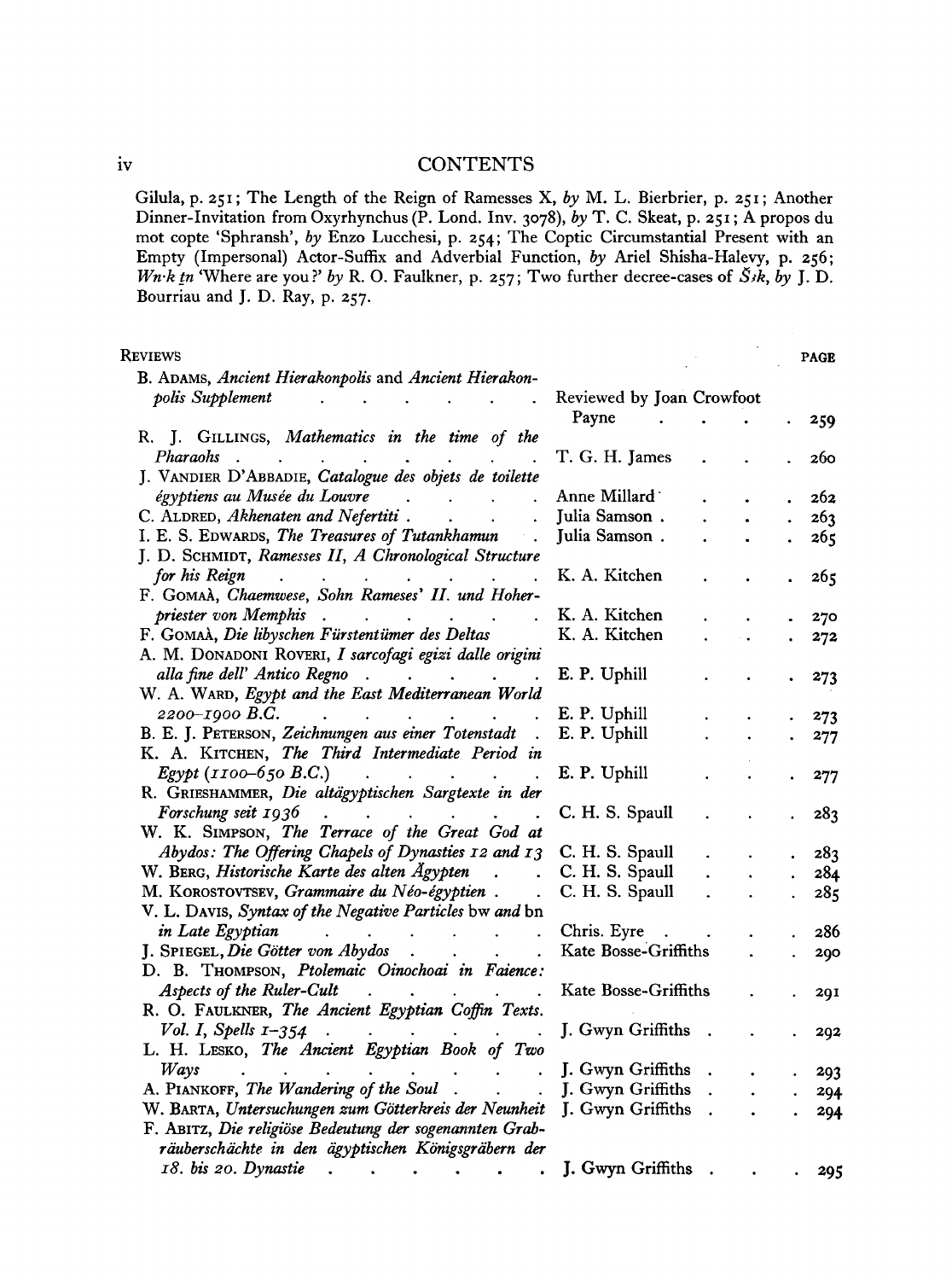#### **CONTENTS**

| E. BRUNNER-TRAUT, Die Alten Ägypter. Verborgenes                                          |                     |  | <b>PAGE</b> |
|-------------------------------------------------------------------------------------------|---------------------|--|-------------|
| Leben unter Pharaonen<br>and the contract of the contract of                              | J. Gwyn Griffiths . |  | 296         |
| F. DUNAND, Le Culte d'Isis dans le bassin oriental de la                                  |                     |  |             |
| Méditerranée                                                                              |                     |  | 296         |
| W. HORNBOSTEL, Sarapis                                                                    |                     |  | 296         |
| G. J. F. KATER-SIBBES, Preliminary Catalogue of Sarapis                                   |                     |  |             |
| <i>Monuments</i>                                                                          |                     |  | -296        |
| V. TRAN TAM TINH, Isis Lactans                                                            | J. Gwyn Griffiths . |  | 296         |
| M. MALAISE, Les Conditions de Pénétration et de Diffu-                                    |                     |  |             |
| sion des Cultes égyptiens en Italie                                                       |                     |  |             |
| Inventaire préliminaire des Documents égyptiens                                           |                     |  |             |
| découverts en Italie<br>and the contract of the contract of                               | R. E. Witt          |  | -298        |
| E. KIESSLING and H. A. RUPPRECHT ed., Akten des XIII.                                     |                     |  |             |
| Internationalen Papyrologenkongresses                                                     | . J. David Thomas   |  | 299         |
| $\mathbf{M}$ .-Η. Ι $\mathbf{B}$ RAHIM, 'Η 'Ελληνορωμαϊκή Παιδεία ἐν Αἰγύπτ $\bm{\omega}$ | P. J. Parsons       |  | 301         |
| A. BERNARD, Le Paneion d'El-Kanaïs. Les Inscriptions                                      |                     |  |             |
| <b>Grecques</b><br><b>All Contracts</b>                                                   | Alan B. Lloyd       |  | 301         |
| C. C. WALTERS, Monastic Archaeology in Egypt.                                             | Alan B. Lloyd       |  | 303         |
| J. W. B. BARNS and E. A. E. REYMOND, Four Martyr-                                         |                     |  |             |
| doms from the Pierpont Morgan Coptic Codices                                              | C. Walters          |  | 305         |
| W. H. C. FREND, The Rise of the Monophysite Move-                                         |                     |  |             |
| ment                                                                                      | Sebastian Brock     |  | 306         |
| H. SCHÄFER Principles of Egyptian Art                                                     | E. P. Uphill        |  | 307         |
| A. VON SALDERN et al. Gläser der Antike Sammlung                                          |                     |  |             |
| Erwin Oppenländer                                                                         | E. P. Uphill        |  | 308         |
| Other Books Received<br>and the company of the company of the                             | C. H. S. Spaull     |  | 308         |

# LIST OF PLATES

 $\frac{d\mathbf{y}}{d\mathbf{x}} = \frac{1}{\mathbf{x}} \mathbf{y} \mathbf{y}$ 

|                 | LIST OF PLATES                                                                  |
|-----------------|---------------------------------------------------------------------------------|
| Ë.              |                                                                                 |
| PLATES I-VIII   | Qasr Ibrîm, 1974 $\cdot$ $\cdot$ $\cdot$ $\cdot$<br>$\cdot$ between pp. 8 and 9 |
| PLATES IX-XIV   | Qasr Ibrîm, 1974 between pp. 20 and 21                                          |
| PLATE XV        | Titles of the Archaic Egyptian Kings . facing p. 30                             |
| PLATE XVI       | Two Tantalizing Biographical Fragments . facing p. 34                           |
| PLATES XVII-XXI | Disc-Beads in Egyptian Bead-Compositions between pp. 118 and 119                |
| PLATE XXII      | Two Wooden Uræi<br>facing $p. 137$                                              |
| PLATE XXIII     | facing $p. 165$<br>Two Serapeum Stelae (Chevrolet Contains)                     |
| PLATE XXIV      | Ptolemaic Foreign Correspondence in P.                                          |
|                 | Tebt. 8<br><i>facing p.</i> 169                                                 |
| PLATE XXV       | facing $p. 183$<br>A Healing-Prayer from the Fayûm                              |
| PLATE XXVI      | A Mathematical Exercise<br>facing $p.$ 192                                      |
| PLATE XXVII     | facing $p.203$<br>A Petition to the Prefect of Egypt .                          |
| PLATE XXVIII    | An Eighth-Century Arabic Letter to the                                          |
|                 | King of Nubia<br>facing $p.242$<br>$\sim$                                       |
| PLATE XXIX      | Two Oracular Amuletic Decree Cases<br>facing p. 258                             |

**v**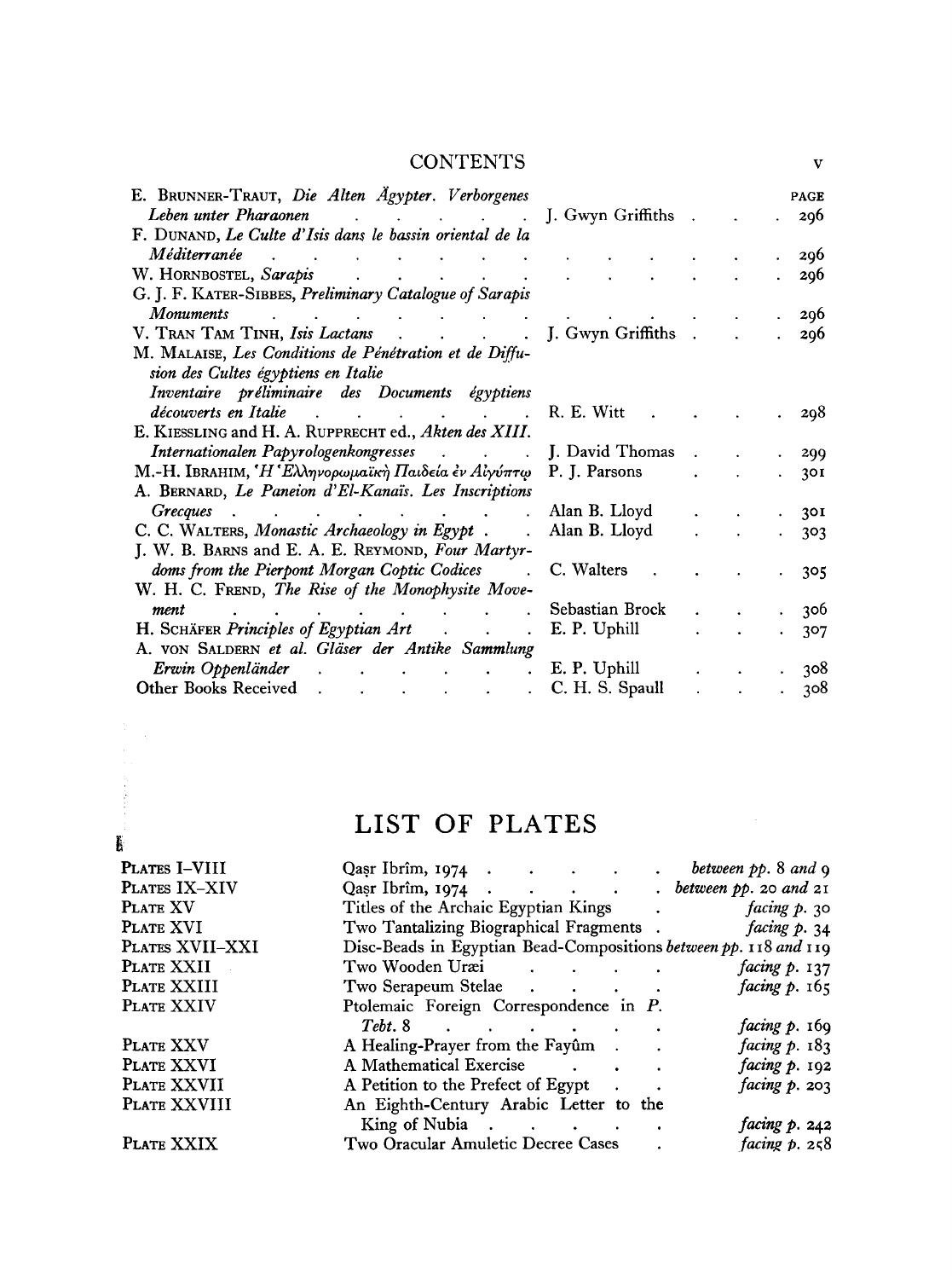#### **(246)**

### BRIEF COMMUNICATIONS

#### **A feminine example of** *wd hm\*k,* **'thy majesty commands' in the Fourth Dynasty**

ALTHOUGH I had the privilege of looking over the newly published *Mastaba of Queen Mersyankh HI* 



while it was still in preparation,<sup>1</sup> one portion of that publication is new to me, and I think it deserves a few more words of comment. The most important item is a block of relief (fig. 1)<sup>2</sup> from the small chapel of the original mastaba, which Reisner plausibly ascribed to Queen Hetepheres II.<sup>3</sup> On p. 3 of the publication the uppermost signs are grouped together so as to read *[s]mrw m* ... , while the remaining signs, in front of the figure, are read *hmt-t m; Hr. Hmt-t* is certainly correct and it equally certainly means 'thy majesty', referring to the queen toward whom the figure is advancing.

As far as I know, this is the first and only Old-Kingdom occurrence of the feminine form of *hm-k\*  indeed, it seems to be the only occurrence of *hmt*  that is known prior to Hatshepsut's use of this term in the Eighteenth Dynasty, nearly 1,000 years later.<sup>4</sup>

The signs preceding *hmt-t* are evidently to be connected with it as part of the same vertical column. The first sign does not look at all like *mr*   $({}^{\mathfrak{g}})$ ,<sup>5</sup> but may well be  $\mathfrak{h}$ , which sometimes shows the ball of cord at the top of the stick, rather than at the centre, as is more usually the case.<sup>6</sup> Examples very similar to this one have, in at least two instances, been mistakenly interpreted as  $\hat{ }$  in recent studies.<sup>7</sup> The last sign of the column, although only partly FIG. 1 **preserved, is clearly**   $\mathbb{R}$  rather than  $\mathbb{R}$ .

1 Dows Dunham and William K. Simpson, *The Mastaba of Queen Mersyankh III,* Boston, 1974. A minor consequence of that reading is their adoption of the new interpretation of one of the queen's titles, as proposed in *JEA* 60, 94-9, although a reference to the article has been inadvertently omitted.

<sup>2</sup> Drawn from the photograph in pl. 13c.

3 Another segment of relief (pi. 13a) is also of special interest because it shows a female dwarf (not a male, as stated on p. 3) as in a similar scene in the tomb of Queen *Nbt* (Zaki Saad, *ASAE* 40 [1941], 683 and pi. 79); cf. also Petrie, *Athribis,* pi. 1, and Kaplony, *Inschriften der agyptischen Fruhzeit, Supplement,* p. 33 and pi. 5 (Abb. 1067). <sup>4</sup> Cf. *Wb.* in, 92 and Gardiner, *Egn. Gr.* 75.

<sup>5</sup> The substitution of  $\int$  for  $\int$  does occur in a faulty writing of the title *smr* (*Urk*. 1, 209 [4]), but this anomaly is purely coincidental.

<sup>6</sup> The ball of cord is near the top in BM 1223 (T. G. H. James, *Hieroglyphic Texts*, 1<sup>2</sup>, pl. 8 [2]) and is even higher, like the present example, in Davies, *Deir el Gebrdwi,* 1, pi. 16; Junker, *Giza,* in, pi. 2 (two examples, one [Footnotes 6 and 7 continued on p. 247]